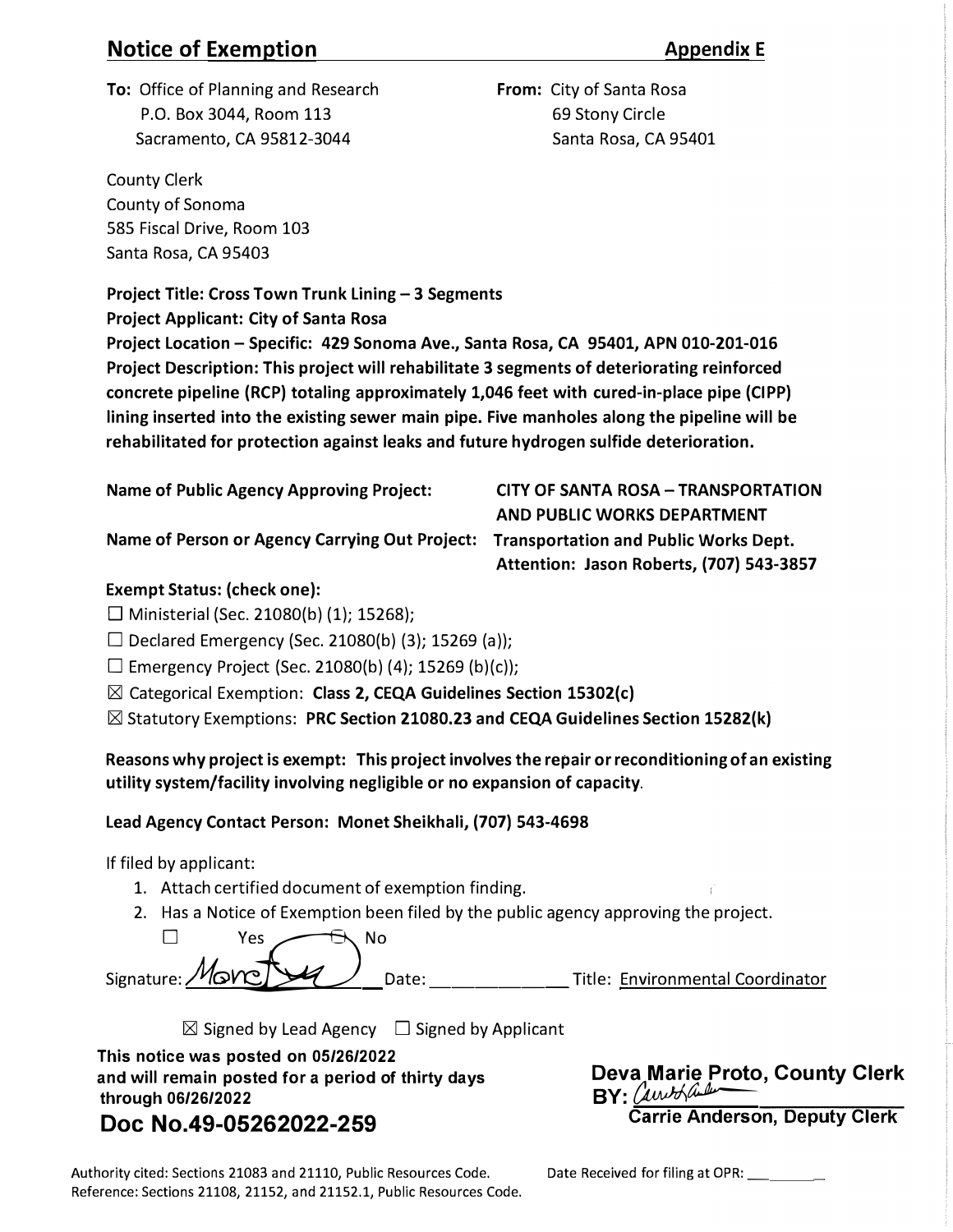DFW 753.5a (REV. 01/01/22) Previously DFG 753.5a

#### **RECEIPT NUMBER:** 49-05262022-259 STATE CLEARINGHOUSE NUMBER (If applicable) SEE INSTRUCTIONS ON REVERSE. TYPE OR PRINT CLEARLY. **LEAD AGENCY** DATE **LEADAGENCY EMAIL** CITY OF SANTA ROSA 05/26/2022 **COUNTY/STATE AGENCY OF FILING DOCUMENT NUMBER SONOMA** 22-0526-02 **PROJECT TITLE CROSS TOWN TRUNK LINING - 3 SEGMENTS** PROJECT APPLICANT NAME **PHONE NUMBER** PROJECT APPLICANT EMAIL **CITY OF SANTA ROSA** (707) 543-3857 PROJECT APPLICANT ADDRESS ZIP CODE **STATE CITY** 69 STONY CIR 95401 SANTA ROSA CA PROJECT APPLICANT (Check appropriate box)  $|\overline{X}|$  Local Public Agency School District Other Special District State Agency Private Entity **CHECK APPLICABLE FEES:** Environmental Impact Report (EIR) \$3,539.25  $\sim$  $\frac{1}{2}$ Mitigated/Negative Declaration (MND)(ND) \$2,548.00 □ Certified Regulatory Program (CRP) document - payment due directly to CDFW  $\frac{1}{2}$ \$1,203.25  $X$  Exempt from fee Notice of Exemption (attach) CDFW No Effect Determination (attach) Fee previously paid (attach previously issued cash receipt copy) □ Water Right Application or Petition Fee (State Water Resources Control Board only) \$850,00 \$ \$50.00 X County documentary handling fee \$  $\Box$  Other **PAYMENT METHOD:** \$50.00 **TOTAL RECEIVED**  $\Box$  Cash  $\Box$  Credit KI Other  $\Box$  Check AGENCY OF FILING PRINTED NAME AND TITLE **SIGNATURE** x Carried auden Carrie Anderson, Deputy County Clerk-Recorder